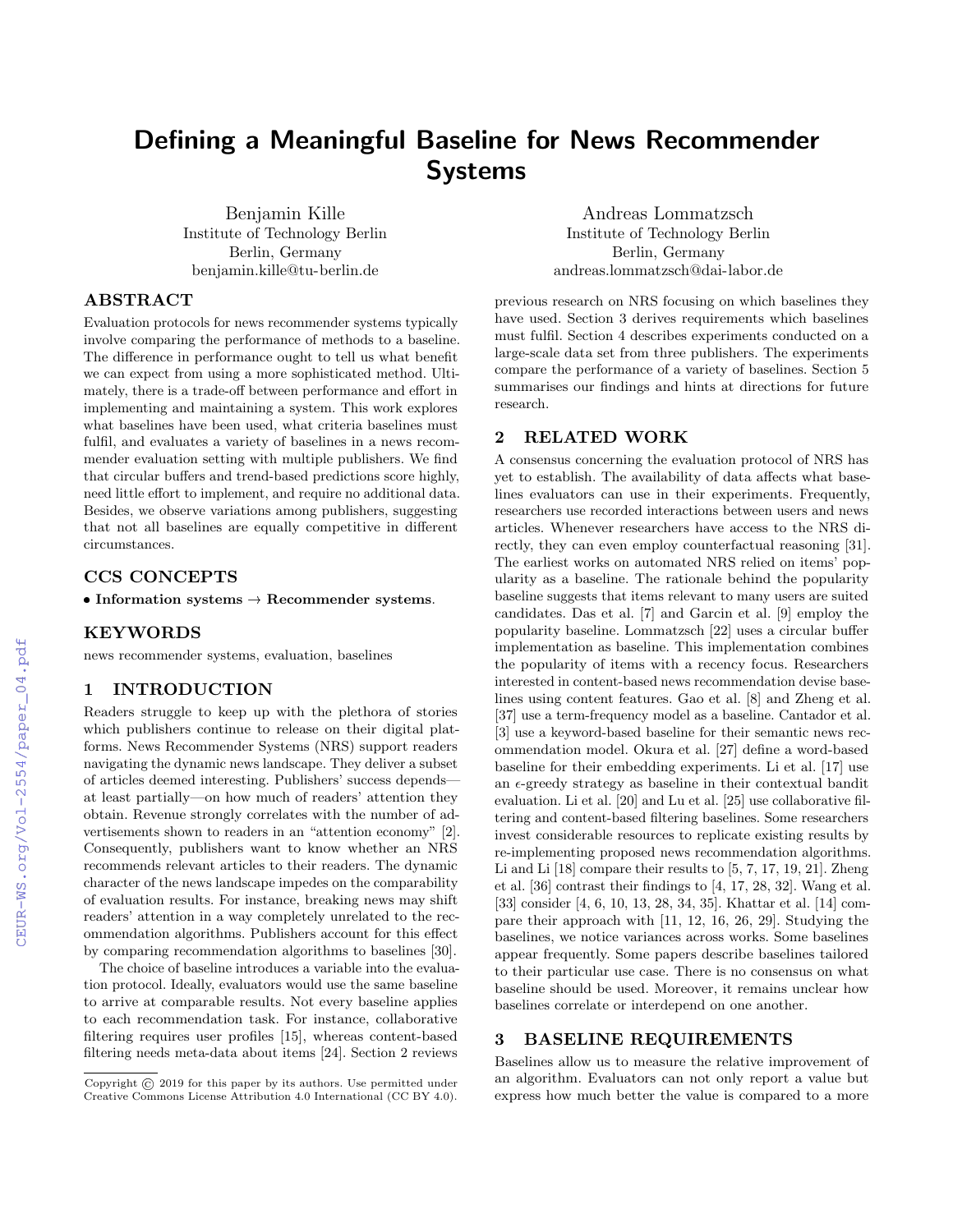straightforward method. Thereby, we learn whether it is worth investing additional effort into developing more sophisticated algorithms. Still, defining a meaningful baselines poses a technical challenge. Defining a baseline which fails miserably does not reveal much about relative improvements. Defining a baseline which requires too much effort or has too many design choices might render evaluation results hard to compare. Requiring additional data can make it impossible for some baselines to be used in experiments where these data are lacking. Based on these propositions, we introduce three requirements for news recommendation baselines:

- (1) low implementation effort
- (2) competitive performance
- (3) no additional data required

The next section introduces a variety of candidate algorithms and analyses how well they perform in a large-scale experiment.

### 4 EXPERIMENT

In this experiment, we use the NewsREEL evaluation platform described in Lommatzsch et al. [\[23\]](#page-4-0). NewsREEL offers researchers the opportunity to evaluate their news recommendation algorithms on real users with several connected publishers. We use data recorded in the time 1 March 2017 to 30 June 2018 (14 months) including approximately 94 million sessions of three publishers. The system tracks readers using session cookies. The session information allows us to link reading events to a particular reader. Whenever more than 1 h passes in between events, we create a new session. Note that we disregard all sessions with a single reading event as we cannot compare predictions to future events in these cases. All three publishers operate an NRS. Empirically, the NRS produce clicks on the order of a few per thousand recommendations. Hence, their effect on the collected reading events appears negligible.

<span id="page-1-0"></span>Table 1: Statistics describing the interactions of readers with news articles for three publishers. The symbols refer to the number of sessions (S), the number of interactions (N), the average number of events per sessions (EpS), and the number  $(S^1)$  and proportion  $(S_{\%}^{1})$  of sessions with only one event.

|                    | Statistic Publisher A Publisher B Publisher C |             |             |
|--------------------|-----------------------------------------------|-------------|-------------|
| <sup>S</sup>       | 17019523                                      | 22683047    | 54 272 242  |
| N                  | 36859823                                      | 175 930 128 | 105 998 109 |
| $_{S^1}^{\rm EpS}$ | 2.17                                          | 7.76        | 1.95        |
|                    | 10529390                                      | 416 506     | 34 998 380  |
| $S^1_{\%}$         | $61.19\%$                                     | $1.84\%$    | $64.49\%$   |

Table [1](#page-1-0) outlines the characteristics of the data set. Publishers A and C have to deal with expectedly short sessions. Table [1](#page-1-0) also lists the number and proportion of sessions with only a single interaction. This matters as we have to disregard those sessions in the evaluation. Without a second

interaction, we cannot determine whether a recommendation was successful.

#### <span id="page-1-1"></span>4.1 Candidate Baselines

In the experiment, we consider eight baseline candidates.

Random. The random method considers all known articles and picks a suggestion at random. In addition, we consider a slightly advanced version which draws only from the set of items published in a certain time window. This accounts for the readers' desire to read more current news.

Popularity. The popularity method suggests exactly the article which has been read most often. Similarly to the random method, we consider a version of the popularity version, which considers reading frequencies in a specific time window.

Recency. The recency method recommends news articles most recently published. The method disregards any form of popularity or personalisation.

Reading Sequences. The reading sequences method monitors which article users read in sequence. It recommends exactly the article which users read most frequently given the readers current article.

Collaborative filtering. Applying Collaborative Filtering to news recommendation is particularly challenging. Not only keep publishers adding new items, but also do systems know very little about users. We follow the suggestion of Das et al. [\[7\]](#page-3-0) and implement a MinHash version of Collaborative Filtering.

Content-based Filtering. Content-based filtering requires a way to define similarity among news articles. Generally, we could employ a string matching approach on the title or text. Still, this would require considerable computational effort. Besides, the possibility of different languages adds another level of difficulty. We have implemented a more straightforward method. The Content-based filtering takes the category of news articles as a proxy for similarity and suggests articles from the same category at random.

Circular buffer. We use the circular buffer proposed by Lommatzsch [\[22\]](#page-4-1) which has also been used as the baseline of CLEF NewsREEL [\[23\]](#page-4-0). This method has a fixed size list which the systems updates as interactions occur. The system adds the article of each interaction. When the system arrives at the end of the list, it moves the index to the first position and goes on. The methods select recommendations by reverse lookup in the list. Thereby, it combines popularity and recency. More popular articles occur more frequently on the list. More recently read articles occur with a higher probability as well.

Trending. The trending method computes the trend for each article in a given time window. More specifically, the method carries out a regression on the reading frequency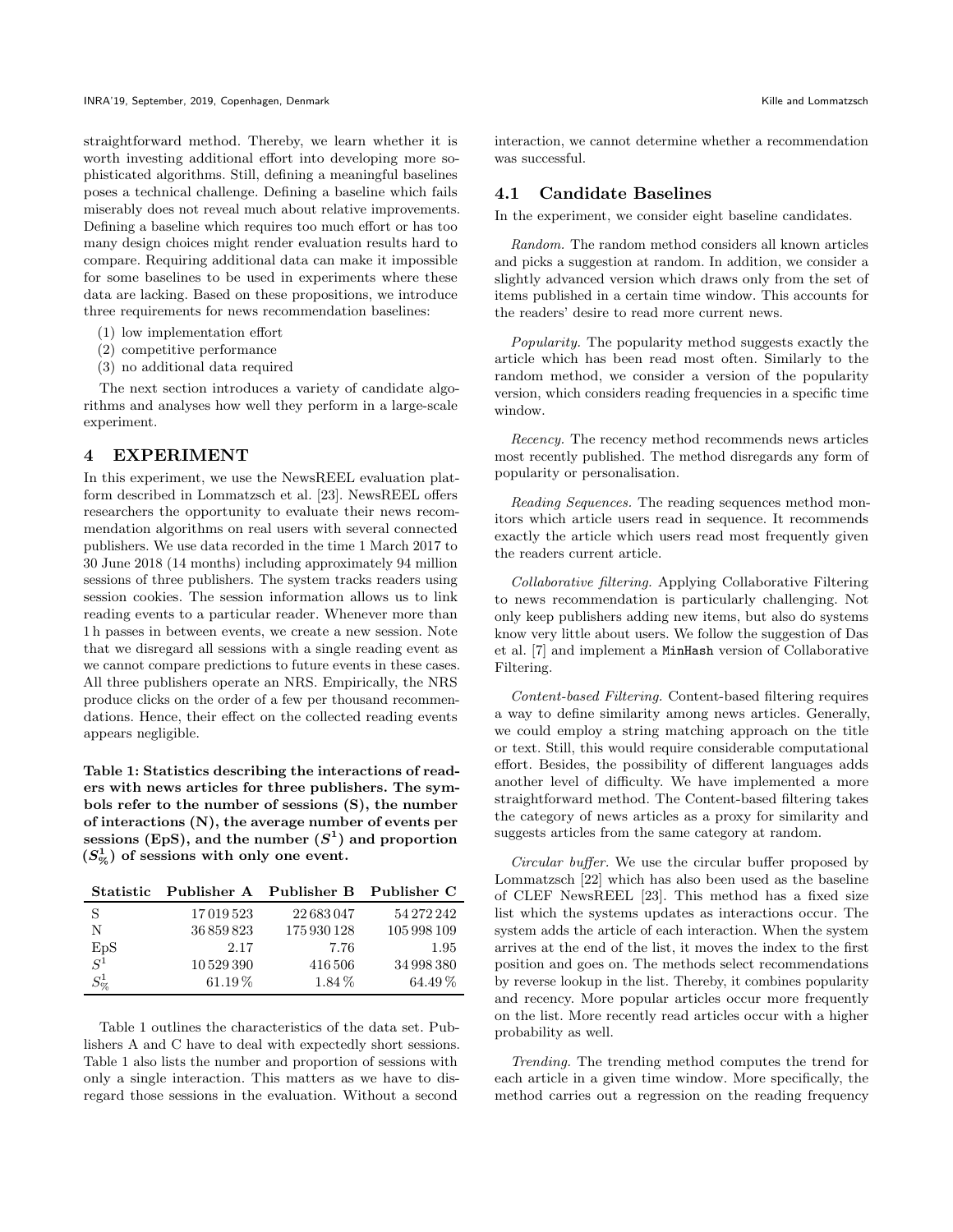binned on an hourly level. The method recommends those articles with the steepest trend.

Implementing baseline candidates causes little effort. Contentbased filtering requires knowing the category of news articles. All remaining candidates only require interaction data with timestamps. Hence, they fulfil already two of our three requirements.

# 4.2 Evaluation Protocol

We present each event to all of the baseline candidates and request exactly one item as a recommendation. The evaluator stores the recommendations with reference to the session. When the session re-appears, the evaluator checks whether this article had been recommended previously. If that is the case, the evaluator adds one to the score  $(x)$  of that baseline.

Based on the recorded score, we compute two evaluation measures on recommendation success on event and session level:

$$
R_x = |S|^{-1} \sum_{x \in S} x \tag{1}
$$

$$
R_s = |S|^{-1} \sum_{x \in S} 1_{\{x(s) > 0\}} \tag{2}
$$

The first score,  $R_x$  approximates the expected number of successful recommendations per session. The second score,  $R_s$ , estimates the chance that at least one recommendation will succeed.

#### 4.3 Evaluation Results

Table [2](#page-3-1) shows our observations for all combinations of publishers and baselines. We notice that the baselines' performances vary considerably. We have scaled the results by a factor of 10<sup>−</sup><sup>5</sup> to obtain more legible figures. Thus, a score of 1000 refers to one per cent. The random baseline performs poorly among all publishers. The chance to randomly suggest something interesting is below 1 in 1000. Constraining the time window to shorter periods slightly improves the success rate. The performance of popularity, recency, and sequences differs between publishers. Publisher A and C show better results for popularity and sequences. Sequences even perform best for Publisher A overall. Publisher B, on the other hand, shows the best results for recency, and, conversely, the worst performance for sequences. This is surprising as Publisher B sees the longest sessions on average (cf. Table [1\)](#page-1-0). The presence of very specific sequences could spoil the predictions, particularly for recently published items. Content-based filtering performs poorly, especially for Publisher C. Publisher C focusses on the narrow topic of automotive news. This could lead to circumstances in which the NRS faces a large number of very specific categories. Collaborative filtering performs well for publishers A and B but not for C. The circular buffer and the trending baseline perform well for all publishers. The circular buffers exhibit little variation depending on the parameter choice. This could be due to the highly skewed

frequencies with which readers engage with articles. The distributions exhibit a strong popularity bias which supplies the same small subset of articles to the buffer. As a result, the recommendations would largely coincide among lists of varying lengths. Publishers A and B show improvements for shorter time windows, whereas Publisher C trending baseline performance peaks at 12 hours. Besides, we observe different maximum results among the three publishers. Sequences top Publisher A at  $18.5\%$   $(R_x)$  and  $14.7\%$   $(R_s)$ . In contrast, the circular buffer with one hundred elements scores highest for Publisher B with 11.7%  $(R_x)$  and 3.0%  $(R_s)$ . The circular buffer with five hundred or a thousand elements performs best for Publisher C with 2.1 %  $(R_x)$  and 1.6 %  $(R_x)$ . Hence, the differences with respect to  $R_x$  span 16.4%. Such substantial differences are unlikely to emerge from the baseline. Instead, we have to assume that other aspects play a vital role, such as the composition of the readership, interface design, and content.

# 5 CONCLUSION AND FUTURE WORK

News Recommender Systems support readers navigating the news landscape by suggesting which article to read next. Evaluation is necessary to optimise NRS. To estimate how much value a new method adds, evaluation protocols compare their results to baselines. A consensus on what baselines to use has yet to establish. Researchers have used a variety of baselines (cf. Section [2\)](#page--1-37). We have formulated three criteria which baselines have to meet to be considered a viable option. Section [4.1](#page-1-1) presents a list of candidate baselines, all of which require manageable effort to implement and need not much additional data. To check the candidate baselines' competitiveness, we have devised an experiment on three publishers with data covering 14 months. The results suggest that the circular buffer and the trending baseline stably provide competitive performance for all publishers. We have observed variations among the performance of baselines for particular publishers. For instance, the sequence baseline has scored exceptionally well for publisher A yet failed for publisher B completely. More research is needed to explore how to transfer our findings to other publishers. We conjecture that similar publishers will confirm the order of performance for the baselines.

Researchers are keen to compare their methods to the most competitive approach. This requires considerable investment in re-implementing previous research. We argue that using the circular buffer or trend-based method already represents a solid baseline. Both have scored higher than collaborative filtering and content-based filtering in our experiments. Researchers ought to highlight the trade-off between predictive accuracy and computational costs. Amatriain and Basilico [\[1\]](#page-3-2) have highlighted this critical trade-off in the case of streaming service Netflix. Their team decided not to implement an ensemble of 107 algorithms as the engineering costs surpassed the added value in prediction accuracy. The accelerated dynamics of collections of news articles raise even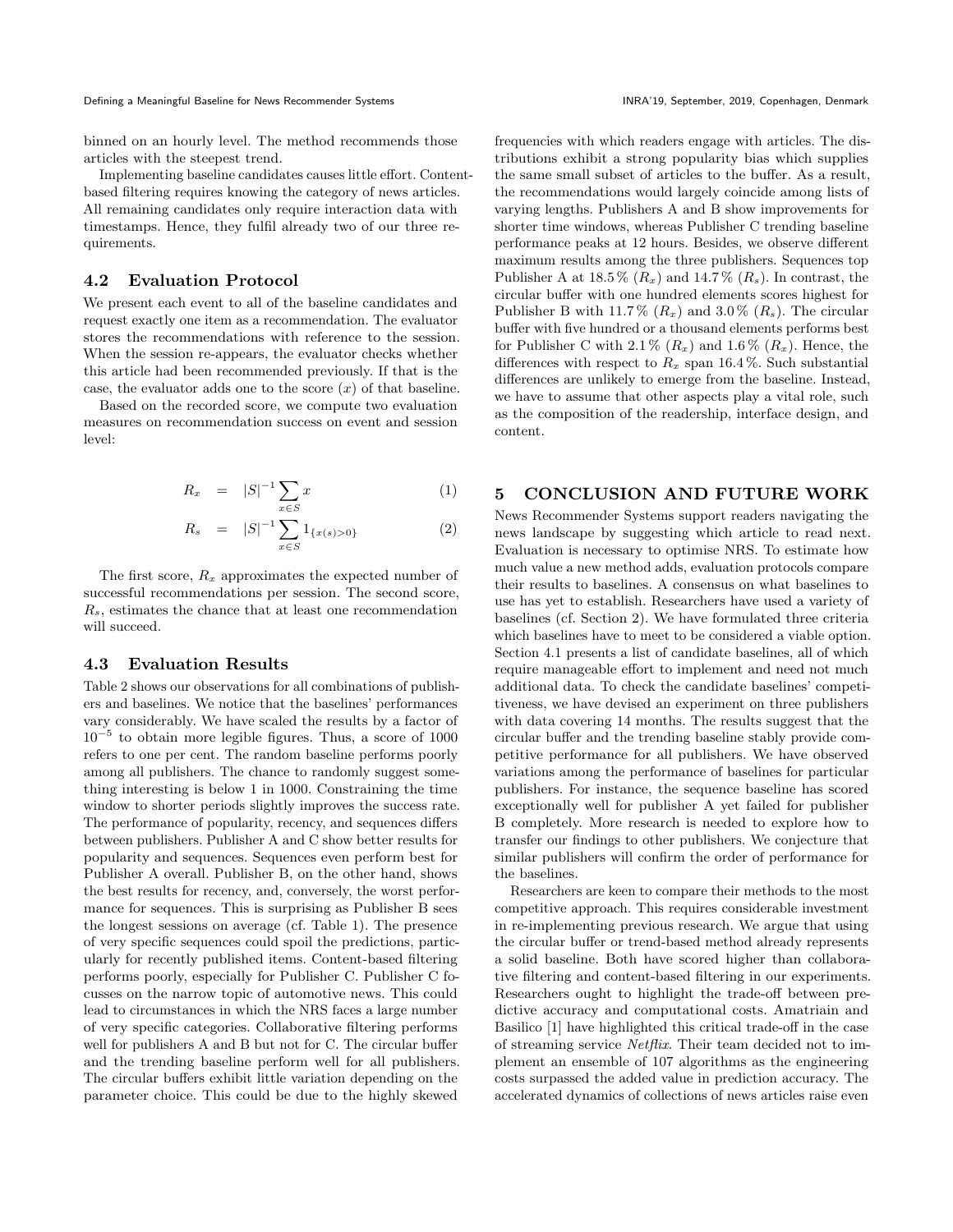<span id="page-3-1"></span>

|  |  |  |  | Table 2: Evaluation results. The table shows the two performance scores for each combination of publisher |  |  |  |
|--|--|--|--|-----------------------------------------------------------------------------------------------------------|--|--|--|
|  |  |  |  | and baseline. The best results for each publishers are highlighted in bold font.                          |  |  |  |

|                          | Publisher A         |                     | Publisher B         |                     | Publisher C         |                     |  |  |
|--------------------------|---------------------|---------------------|---------------------|---------------------|---------------------|---------------------|--|--|
| <b>Baseline</b>          | $R_x \cdot 10^{-5}$ | $R_s \cdot 10^{-5}$ | $R_x \cdot 10^{-5}$ | $R_s \cdot 10^{-5}$ | $R_x \cdot 10^{-5}$ | $R_s \cdot 10^{-5}$ |  |  |
| random                   | 6.26                | 6.21                | 6.16                | 6.11                | 1.73                | 1.69                |  |  |
| random(6h)               | 87.69               | 85.59               | 64.30               | 62.43               | 13.72               | 13.45               |  |  |
| random(12h)              | 56.02               | 55.05               | 43.05               | 42.22               | 9.99                | 9.81                |  |  |
| random(24h)              | 37.75               | 37.29               | 32.69               | 32.21               | 8.06                | 7.88                |  |  |
| random (48h)             | 27.06               | 26.87               | 23.80               | 23.47               | 6.11                | 6.04                |  |  |
| popular                  | 934.30              | 653.56              | 431.17              | 82.23               | 2025.96             | 1581.96             |  |  |
| popular (6h)             | 1009.02             | 722.28              | 282.33              | 53.83               | 2027.88             | 1582.75             |  |  |
| popular (12h)            | 1039.16             | 755.82              | 526.83              | 100.99              | 2031.92             | 1585.04             |  |  |
| popular $(24h)$          | 1089.32             | 774.56              | 1166.36             | 216.55              | 2037.30             | 1587.64             |  |  |
| popular (48h)            | 1140.12             | 781.17              | 1388.02             | 258.87              | 2043.20             | 1590.65             |  |  |
| recency                  | 708.23              | 647.72              | 1017.66             | 200.90              | 38.17               | 34.36               |  |  |
| circular buffer $(100)$  | 8069.65             | 6583.47             | 11747.88            | 3049.56             | 2069.87             | 1583.18             |  |  |
| circular buffer $(200)$  | 8069.65             | 6583.47             | 11748.00            | 3049.56             | 2074.45             | 1585.22             |  |  |
| circular buffer (500)    | 8069.65             | 6583.47             | 11748.00            | 3049.56             | 2074.76             | 1585.35             |  |  |
| circular buffer $(1000)$ | 8067.65             | 6583.47             | 11748.00            | 3049.56             | 2074.76             | 1585.35             |  |  |
| sequences                | 18542.49            | 14650.12            | 0.14                | 0.03                | 1523.25             | 1256.07             |  |  |
| content-based            | 330.10              | 310.96              | 286.01              | 89.93               | 4.27                | 4.22                |  |  |
| collaborative filtering  | 5864.39             | 4861.47             | 4648.87             | 845.90              | 132.68              | 116.79              |  |  |
| trends $(2h)$            | 8599.78             | 6833.47             | 11 237.24           | 2066.37             | 1608.16             | 1246.95             |  |  |
| trends $(6h)$            | 6437.37             | 4743.85             | 6398.07             | 1173.67             | 1784.49             | 1381.72             |  |  |
| trends $(12h)$           | 5805.29             | 4205.00             | 4481.68             | 823.05              | 1795.34             | 1392.33             |  |  |
| trends $(24h)$           | 4858.50             | 3418.07             | 1580.30             | 292.20              | 1723.92             | 1344.13             |  |  |

stricter constraints on recommender systems than in the case of movies.

We see several directions for future research. First, one could introduce a method to estimate the implementation costs in a more quantitative fashion. This would allow us to address the trade-off more rigorously. Likewise, one could measure the data footprint of different baselines to assess their space and time complexity. Second, one could apply the proposed baselines and possible additions or adaptions on data from other publishers. This would help to quantify the generality of our findings. Finally, evaluation protocols including more than a single recommendation could reveal how ranking metrics compare to our binary scheme. Still, ranking metrics might not display most accurately whether a system performs well unless it presents recommendations in the form of a list.

#### REFERENCES

- <span id="page-3-2"></span>[1] Xavier Amatriain and Justin Basilico. 2012. Netflix recommendations: beyond the 5 stars (part 1). Netflix Tech Blog 6 (2012).
- [2] Erik Brynjolfsson and JooHee Oh. 2012. The Attention Economy - Measuring the Value of Free Digital Services on the Internet. ICIS (2012).
- [3] Iván Cantador, Pablo Castells, and Alejandro Bellogín. 2011. An enhanced semantic layer for hybrid recommender systems: Application to news recommendation. International Journal on Semantic Web and Information Systems (IJSWIS) 7, 1 (2011),

44–78.

- [4] Heng-Tze Cheng, Levent Koc, Jeremiah Harmsen, Tal Shaked, Tushar Chandra, Hrishi Aradhye, Glen Anderson, Greg Corrado, Wei Chai, Mustafa Ispir, et al. 2016. Wide & deep learning for recommender systems. In Proceedings of the 1st workshop on deep learning for recommender systems. ACM, 7–10.
- [5] Wei Chu and Seung-Taek Park. 2009. Personalized recommendation on dynamic content using predictive bilinear models. In Proceedings of the 18th international conference on World wide web. ACM, 691–700.
- [6] Paul Covington, Jay Adams, and Emre Sargin. 2016. Deep neural networks for youtube recommendations. In Proceedings of the 10th ACM conference on recommender systems. ACM, 191–198.
- <span id="page-3-0"></span>[7] Abhinandan S Das, Mayur Datar, Ashutosh Garg, and Shyam Rajaram. 2007. Google news personalization: scalable online collaborative filtering. In Proceedings of the 16th international conference on World Wide Web. ACM, 271–280.
- [8] Qi Gao, Fabian Abel, Geert-Jan Houben, and Ke Tao. 2011. Interweaving trend and user modeling for personalized news recommendation. In 2011 IEEE/WIC/ACM International Conferences on Web Intelligence and Intelligent Agent Technology, Vol. 1. IEEE, 100–103.
- [9] Florent Garcin, Boi Faltings, Olivier Donatsch, Ayar Alazzawi, Christophe Bruttin, and Amr Huber. 2014. Offline and online evaluation of news recommender systems at swissinfo. ch. In Proceedings of the 8th ACM Conference on Recommender systems. ACM, 169–176.
- [10] Huifeng Guo, Ruiming Tang, Yunming Ye, Zhenguo Li, and Xiuqiang He. 2017. DeepFM: A Factorization-Machine based Neural Network for CTR Prediction. In Proceedings of the Twenty-Sixth International Joint Conference on Artificial Intelligence, IJCAI-17. 1725–1731.<https://doi.org/10.24963/ijcai.2017/239>